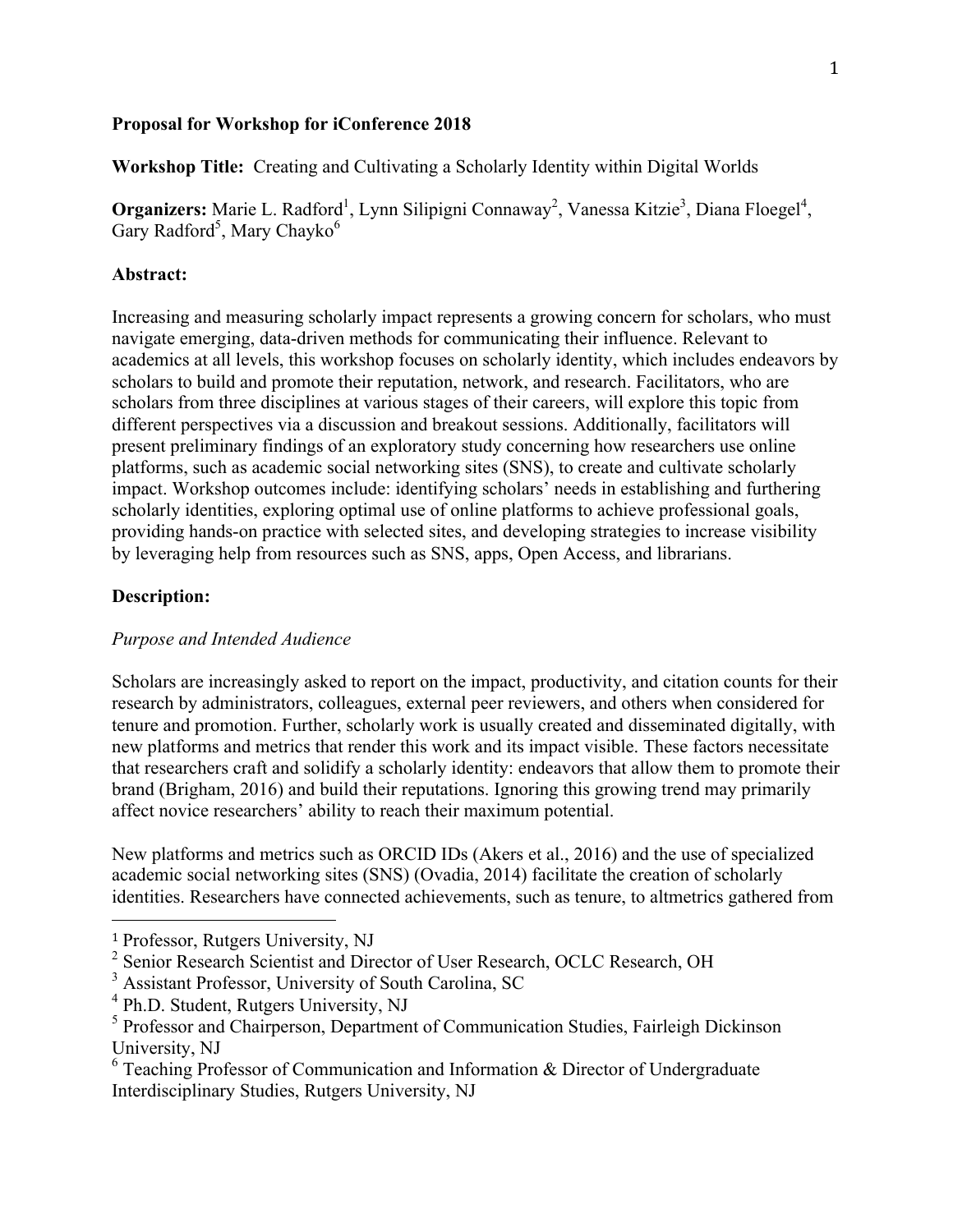forums like ResearchGate (Megwalu, 2015) and Academia.edu (Ortega, 2014), and linked academic library service to scholarly identity-related assistance via SNS profiles (Ward et al., 2015; Reed et al., 2016). However, a gap exists in understanding and measuring the potential benefits of these platforms and metrics. Further, scant research provides guidelines concerning how scholars can best invest their limited time and make appropriate choices regarding digital tools, including SNS. This research could be critical in addressing these gaps and assisting scholars to establish and advance their unique space in academia (Thelwall & Kousha, 2014, 2017).

This workshop will foster discussion about constructing and upholding a scholarly identity and leveraging resources such as apps, Open Access platforms, and librarians, to assist in tracking achievements and reaching professional goals.

# *Proposed Format:*

The workshop will commence with a brief presentation from each facilitator to initiate discussion points concerning the creation and cultivation of scholarly identities at various stages of an academic career. We will then report on preliminary results from an exploratory study informed by ~25 semi-structured interviews with scholars, doctoral students, and academic librarians that reveal how individuals currently utilize tools to further their scholarly identities and what type of assistance they would like.

Facilitators and their perspectives are:

- Marie L. Radford, Full professor in Library and Information Science (LIS) at a Research I university
- Lynn Silipigni Connaway, Senior research scientist and director of user research at a nonprofit organization
- Vanessa Kitzie, Recent Ph.D. in her first year as tenure-track Assistant Professor in LIS at a Research I university
- Diana Floegel, First year Ph.D. student in LIS at a Research I university
- Gary P. Radford, Full professor and Department Chairperson in Communication at a 4 year private university
- Mary Chayko, Teaching professor in Communication and Information and Sociologist at a Research I university

Following the panel presentations, organizers will facilitate two types of breakout sessions among workshop attendees. These two sessions are:

1) Discussion groups centering on the following questions: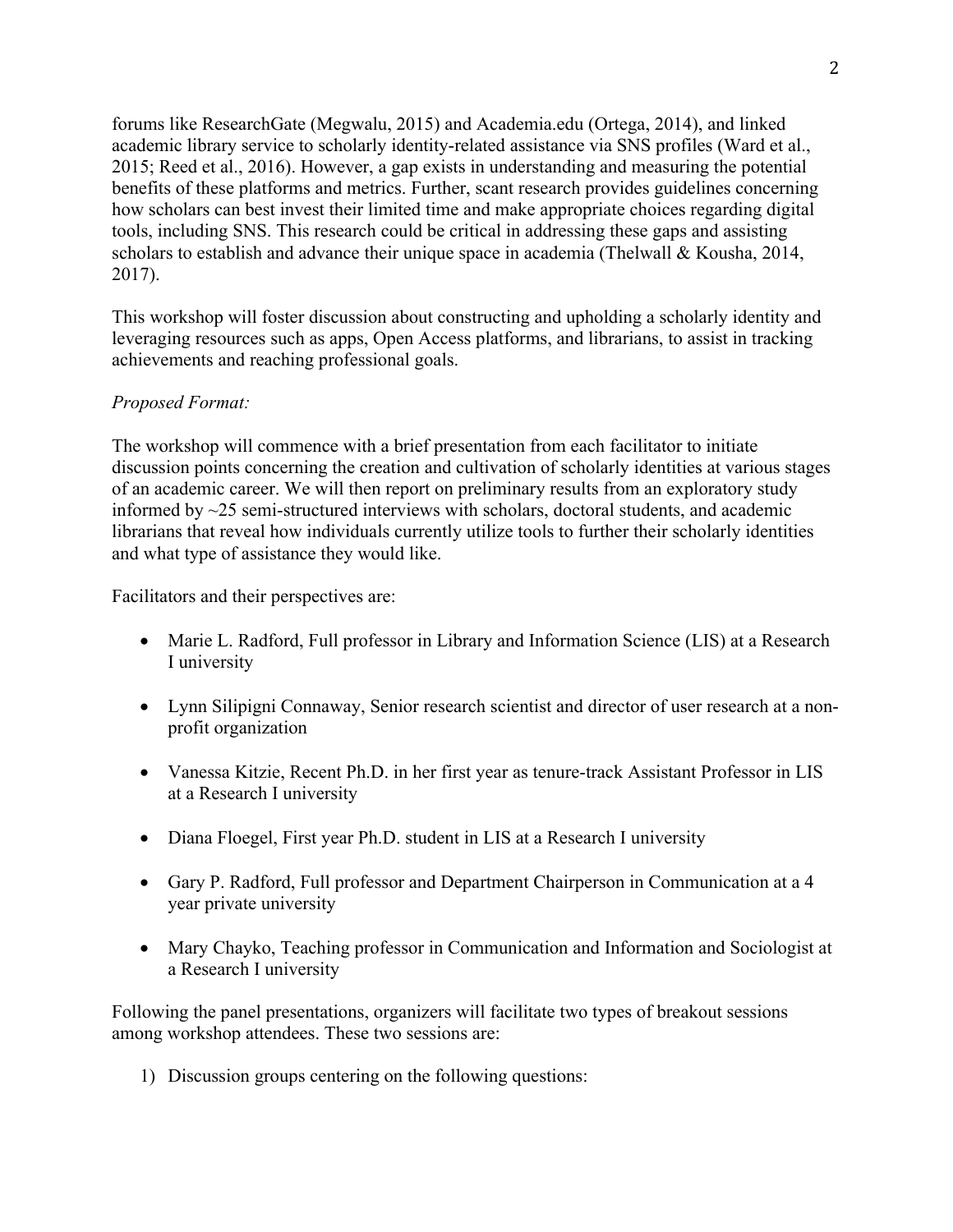- What are the needs of scholars when establishing and furthering their scholarly identities?
- How can scholars engage in effective digital practices to establish and further their scholarly identities?
	- o How can information institutions, like libraries, help scholars to engage in these effective digital practices?
- What would an ideal service or resource to assist with the creation and maintenance of scholarly identity look like?
- What do scholars identify as barriers to establishing and furthering their scholarly identities?
	- o What resources (e.g., apps, SNS, Open Access platforms, librarians) do scholars identify that help them overcome these barriers? How effective are these resources?
- 2) Hands-on sandbox sessions led by facilitators who will demonstrate selected digital tools (such as ORCID, Twitter, ResearchGate) and lead individual participants in exploring their affordances and establishing accounts.

We will engage and focus attendees by providing these two breakout opportunities. Following these, groups will report out their ideas, discoveries, and conclusions. We will wrap-up with a session-wide discussion and Q&A.

# *Goals or Outcomes:*

This workshop has four goals:

- 1. To identify key practices to establish and further scholarly identity online.
- 2. To identify barriers to these practices.
- 3. To identify how to overcome these barriers, and to learn about helpful resources.
- 4. To provide practical assistance with discovering and using digital tools.

Results from the presentation will inform guidelines and future directions for both practice and research related to establishing one's scholarly identity online. These results will be disseminated by facilitators through digital tools demonstrated during the session, posting of a write-up of the breakout sessions on the conference website, and submission/publication of an article to a scholarly journal.

# *Relevance to the iConference:*

The iConference brings together an international group of scholars ranging from students to seasoned academics from varying disciplines. The engagement of these diverse attendees will help inform guidelines and future directions for both practice and research from a global perspective. This workshop will attract and benefit researchers across all levels, enable individuals from various scholarly backgrounds to unite around a common and salient topic, and provide practical takeaways on digital tool use that scholars can immediately implement.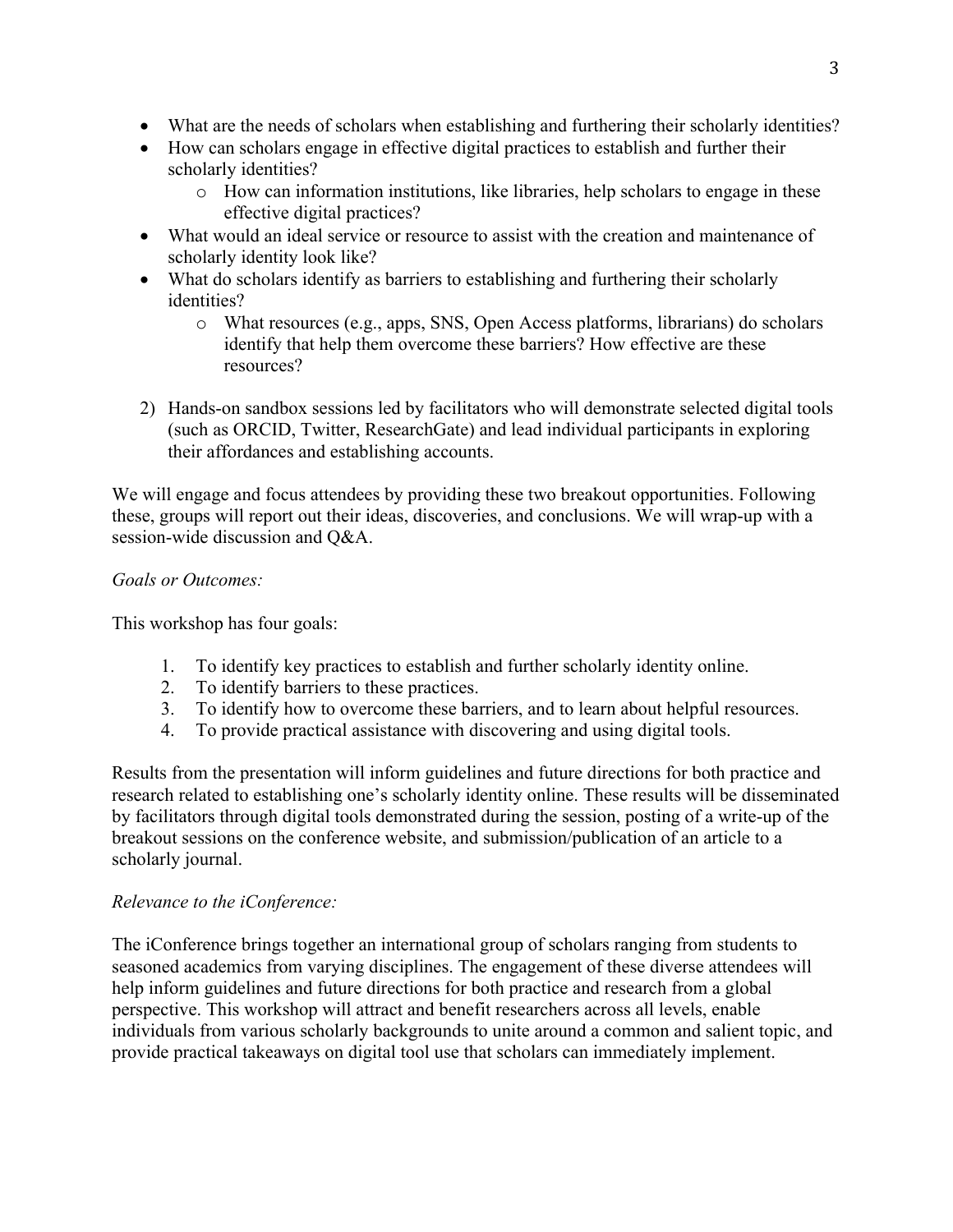The topic also fits well within this year's conference theme, *Transforming Digital Worlds*, by taking a critical look at the rising popularity of academically-oriented digital tools and offering suggestions for how researchers can strategically use them. Increasingly scholars are asked to demonstrate their impact through various metrics including citation counts. Creating a scholarly identity and cultivating a highly visible reputation are growing concerns among academics. This workshop explores these concepts from multiple angles and provides a space in which attendees could listen to, discuss, and share various perspectives, as well as gain first-hand experience with these online tools. Presently no current agenda or guidelines exist for researchers wanting to establish a social media presence and mold their scholarly identity. This interactive session provides a vital opportunity for researchers looking to transform an increasingly important, yet still largely underutilized and confusing aspect of our digital presence.

### **Duration:** Half-day format

### **Number of Expected Attendees:** 50

#### References

- Akers, K. G., Sarkozy, A., Wu, W., & Slyman, A. (2016). ORCID author identifiers: A primer for librarians. *Medical Reference Services Quarterly, 35*(2), 135-44.
- Brigham, T. J. (2016). Online professional profiles: Health care and library researchers show off their work. *Medical Reference Services Quarterly, 35*(4), 440-48.
- Megwalu, A. (2015). ResearchGate: An academic social networking site. *The Charleston Advisor, 17*(1), 47-51.
- Ortega, J. L. (2014). Relationship between altmetric and bibliometric indicators across academic social sites: The case of CSIC's members. *Journal of Informetrics, 9*(2015), 39-49.
- Ovadia, S. (2014). ResearchGate and Academia.edu: Academic social networks. *Behavioral & Social Sciences Librarian, 33*(3), 165-69.
- Reed, K., McFarland, D., & Croft, R. (2016). Laying the groundwork for a new library service: Scholar-practitioner & graduate student attitudes toward altmetrics and the curation of online profiles. *Evidence Based Library and Information Practice, 11*(2), 87-96.
- Thelwall, M., & Kousha, K. (2014). ReserachGate: Disseminating, communicating, and measuring scholarship? *Journal of the Association for Information Science and Technology, 66*(5), 876-89.
- Thelwall, M., & Kousha, K. (2017). ResearchGate articles: Age, discipline, audience size, and impact. *Journal of the Association for Information Science and Technology, 68*(2), 468- 79.